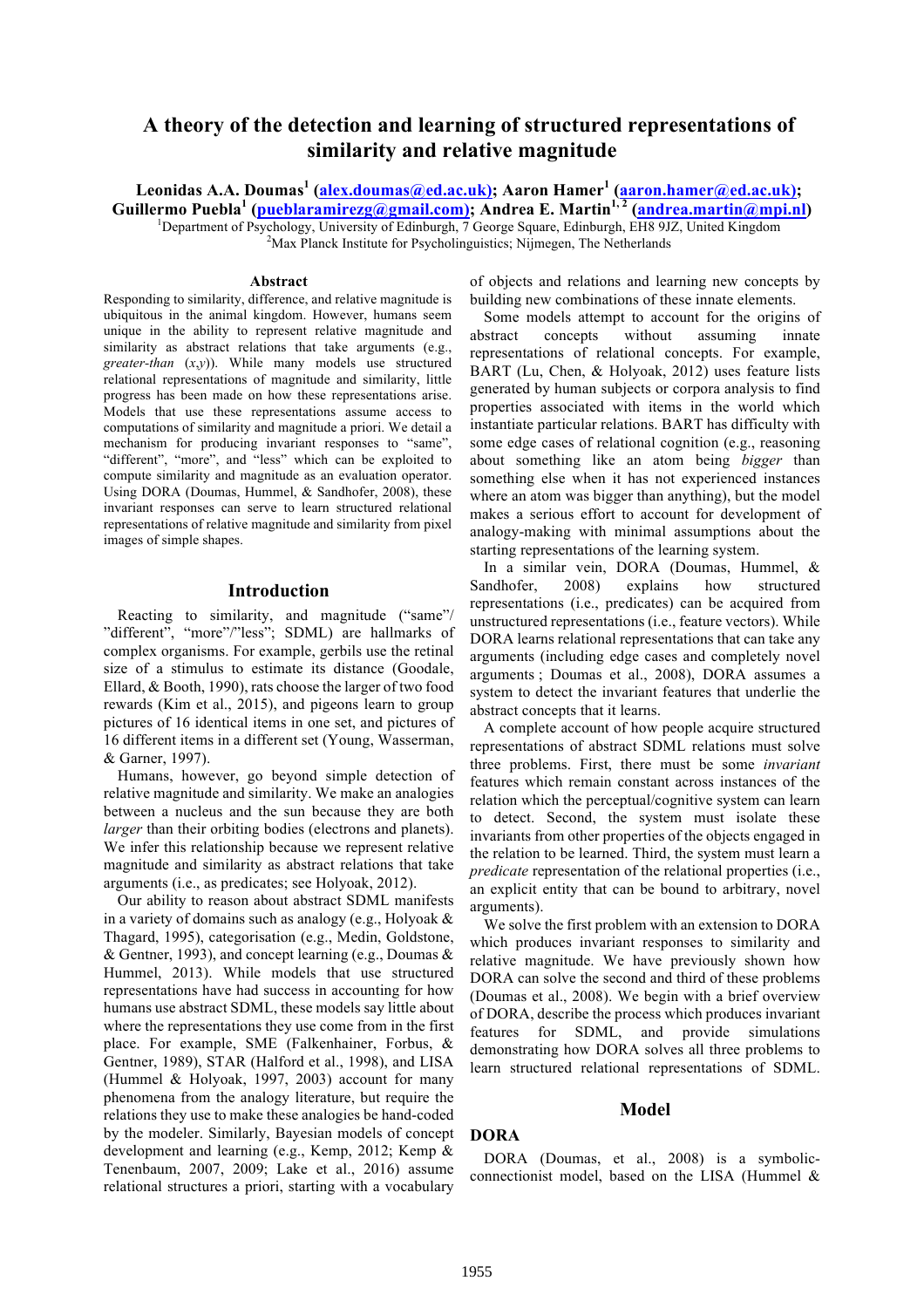Holyoak, 1997, 2003) model of analogy. DORA learns structured relational representations from unstructured representations of objects (e.g. feature vectors).

**LISAese Representations** We begin by describing the end state of DORA's representations (i.e., its representations *after* it has gone through learning). Relational propositions are represented by a hierarchy of distributed and localist codes (see Figure 1). At the bottom, semantic units code the features of objects and roles in a distributed fashion. In the next layer, localist predicate-object (PO) units representing individual predicates (or roles) and objects, are connected to these distributed semantic representations. In the next layer, localist role-binding (RB) units link predicates and objects into specific role-filler pairs. At the top of the hierarchy, localist proposition (P) units link RB units into complete relational propositions. Importantly, while we use different names for the units in different layers, and different shapes to distinguish these units in diagrams, we do so only for the purposes of expositional brevity. These are just nodes in different layers of a network. RB units are just like PO units, except for the fact that they are in a different layer, and, therefore, take input from and pass input to different layers of units.



Figure 1. Complete relational proposition in DORA. Units in different layers are coded using different shapes for the purposes of exposition.

Propositions in DORA are divided into four mutuallyexclusive sets of layered networks: a *driver*, one or more *recipients*, *long-term memory* (LTM), and the *emerging recipient* (EM). Each set consists of a layered network of PO, RBs, and P units (i.e., there are specific layers coding for PO, RB, and P units in the driver, and another set of layers coding for PO, RB, and P units in the recipient). Semantic units are shared across all networks (i.e., driver and recipient units are connected to the same pool of semantic units). The driver corresponds to the current focus of attention and controls the flow of activation. Units in the driver pass activation to the semantic units. Because the semantic units are shared by all sets, activation flows from the driver to the other three sets. DORA operations (e.g., *mapping* and *relation learning*, detailed below) proceed as a product of units in the driver activating their semantic units, which in turn activates units in the various other sets.

When a relational representation enters the driver the binding of roles to their fillers must be represented

dynamically without violating their independence (i.e., it is not sufficient to represent bindings using only conjunctive units; see, e.g., Doumas & Hummel, 2005; von der Malsburg, 1999). DORA uses systematic asynchrony of firing to dynamically bind roles to their fillers (see Doumas et al., 2008). As a relational representation in the driver becomes active, bound objects and roles fire in direct sequence. Information about role-filler bindings is carried by proximity of firing (e.g., with roles firing directly before their fillers). This sequence-based binding keeps roles and their fillers distinct and thus independent. Using the example in Figure 1, in order to bind *bigger* to block and *smaller* to ball (and so represent *larger* (block, ball)), the units corresponding to *bigger* fire directly followed by the units corresponding to block, followed by the units for coding *smaller* followed by the units for ball.

**Mapping** DORA uses LISA's mapping algorithm (see Hummel & Holyoak, 1997; Doumas et al., 2008). DORA learns *mapping connections* between units of the same type in the driver and recipient (e.g., between PO units in the driver and PO units in the recipient). These connections grow whenever corresponding units in the driver and recipient are active simultaneously. The connections act as mappings between corresponding structures in separate analogs. They also permit correspondences learned in mapping to influence correspondences learned later.

**Relation Learning** DORA uses comparison to isolate shared properties of objects and to represent them as explicit structures. DORA begins with simple featurevector representations of objects (i.e., a node connected to a set of semantic features describing that object). When DORA compares two objects, the two representations are activated simultaneously. For instance, if DORA compares a block that is larger than some object to a plate that is larger than some other object (e.g., when the block is larger than a ball and the plate is larger than a fork), then the nodes representing the block and plate fire together (Figure 2a). Semantic features shared by the compared objects (i.e., features common to the block and the plate) receive twice as much input and thus become roughly twice as active as features connected to one but not the other (Figure 2b). DORA then learns connections between a newly recruited PO unit and active semantic units via Hebbian learning (Figure 2c). In Hebbian learning the strength of a learned connection is a function of unit activation (i.e., stronger connections are learned to more active units). Consequently, the new PO unit becomes most strongly connected to the highly active semantic units. The new PO becomes an explicit representation of the feature overlap between the block and plate. In this example, DORA forms an explicit representation of the semantics of *bigger* things (i.e., the features common to both the block and plate). The new PO functions as a predicate representation of *bigger* because it can be dynamically bound to fillers via an RB unit (Figure 2d).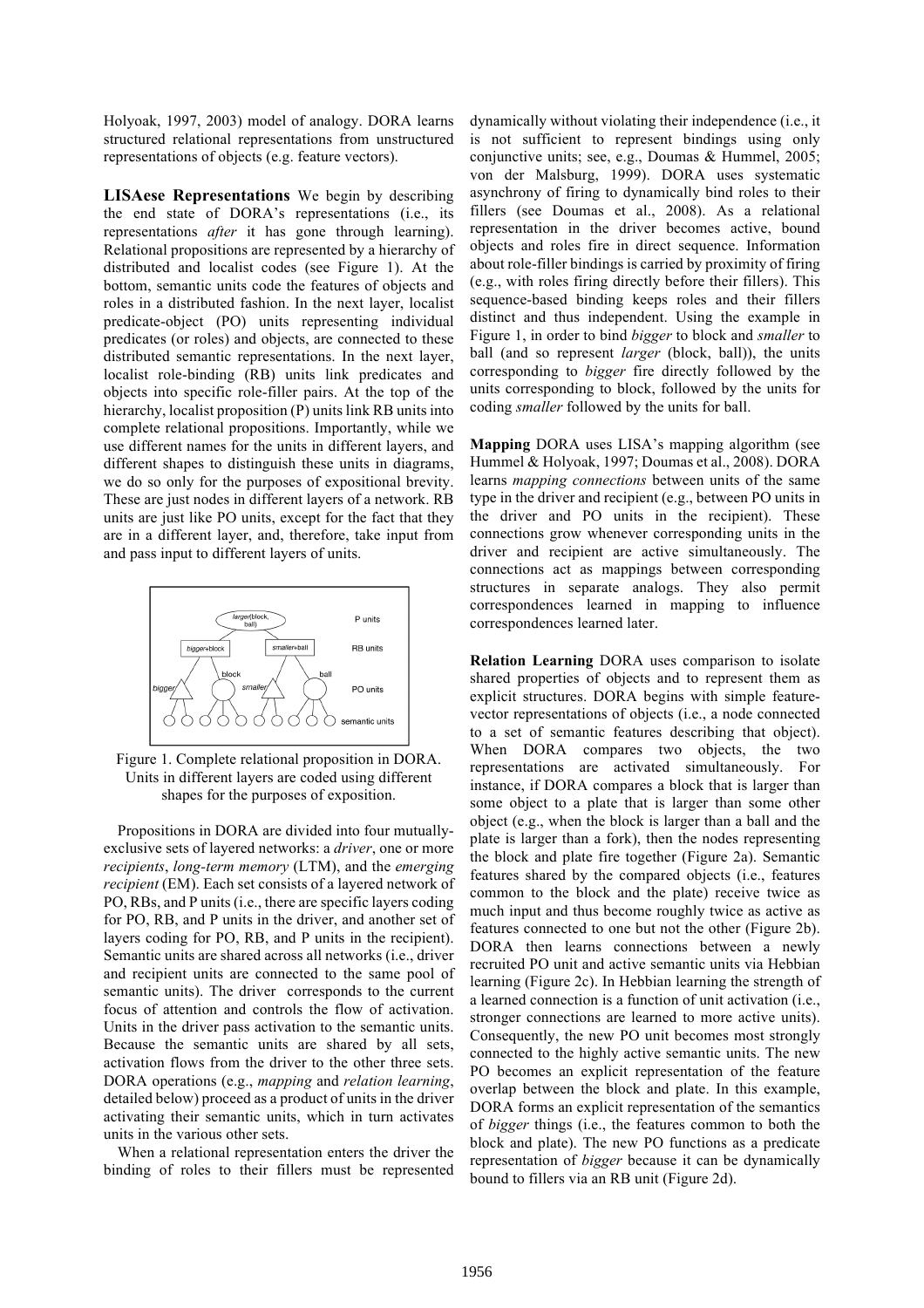

Figure 2. Comparison-based predication in DORA. DORA learns a representation of bigger by comparing a block that is bigger than some object to a plate that is bigger than some other object. (a) DORA compares a block and a plate. Units representing both become active. (b) Feature units shared by the block and the plate become more active than unshared features (darker grey). (c) A new PO unit learns connections to features in proportion to their activation (solid lines indicate stronger connection weights). The new unit codes the featural overlap of the block and plate (i.e., the role "*bigger*"). (d) This new PO unit functions as a predicate when dynamically bound to fillers.

DORA learns representations of multi-place relations by linking sets of co-occurring role-filler pairs into hierarchical relational structures. Continuing the example, when DORA compares a plate that is larger than a fork to a block that is larger than a ball, it will map *larger* (plate) to *larger* (block) and *smaller* (fork) to *smaller* (ball) (Figure 3a). When constituent sets of rolefiller pairs are mapped, a distinct pattern of firing emerges—namely, mapped RB units fire together and out of synchrony with any other RB units; Figure 3b-d). This pattern is a reliable signal that DORA exploits to combine sets of role-filler pairs into multi-place relations. In response to the pattern, DORA recruits a P unit that learns connections to any active RB units in the recipient (Figure 3e-g) via Hebbian learning. The result is a P unit linking the RB units in the recipient into a complete relational structure (*larger* (block, ball); Figure 3i).

### **Producing invariant responses for basic SDML**

A comparison-based solution to the problem of learning an invariant feature coding for "more", "less", and "same" requires the assumption that initially available magnitude information is coded by a direct neural proxy: All else being equal, higher magnitude items are coded (at least early in processing) by more neurons than comparatively lower magnitude items. For example, a larger item will be coded by more neurons than a smaller item. There is a preponderance of evidence for this assumption. In visual processing, larger items take up more space on the retina (e.g., Wandell, 1995) and are coded by larger swaths of the visual cortex (e.g., Engel et al., 1994).



Figure 3. DORA learns a representation of the whole relation *larger* (block, ball) by mapping *bigger*(plate) to *bigger*(block) and *smaller*(fork) to *smaller*(ball). (a) The units coding *bigger* fire; (b) the units for plate and block fire; (c) the units for *smaller* fire; (d) the units for fork and ball fire. (e) DORA recruits a P unit in the recipient. (f-g) DORA learns a connection between the new P unit and the active RB unit (the unit coding for *bigger*(block)). (h-i) The P unit learns connections to the active RB unit (coding for *smaller*(ball)). The result is a structure coding for *larger*(block, ball).

Basic magnitude calculation is accomplished by comparison. When the model attends to two representations with specific magnitude values (e.g., two POs attached to absolute size are present in the driver together; Figure 4a), the representations of the absolute magnitude semantics are co-activated and the PO units attached to these semantic units compete via lateral inhibition (Figure 4b). The POs will eventually settle, with either one PO becoming more active and inhibiting the other to inactivity, or, when both POs code for the same absolute magnitude, with both POs in a steady state of co-activation. More semantic units can then respond to the particular pattern of firing in the driver POs. Some units are excited by two active POs in the driver, others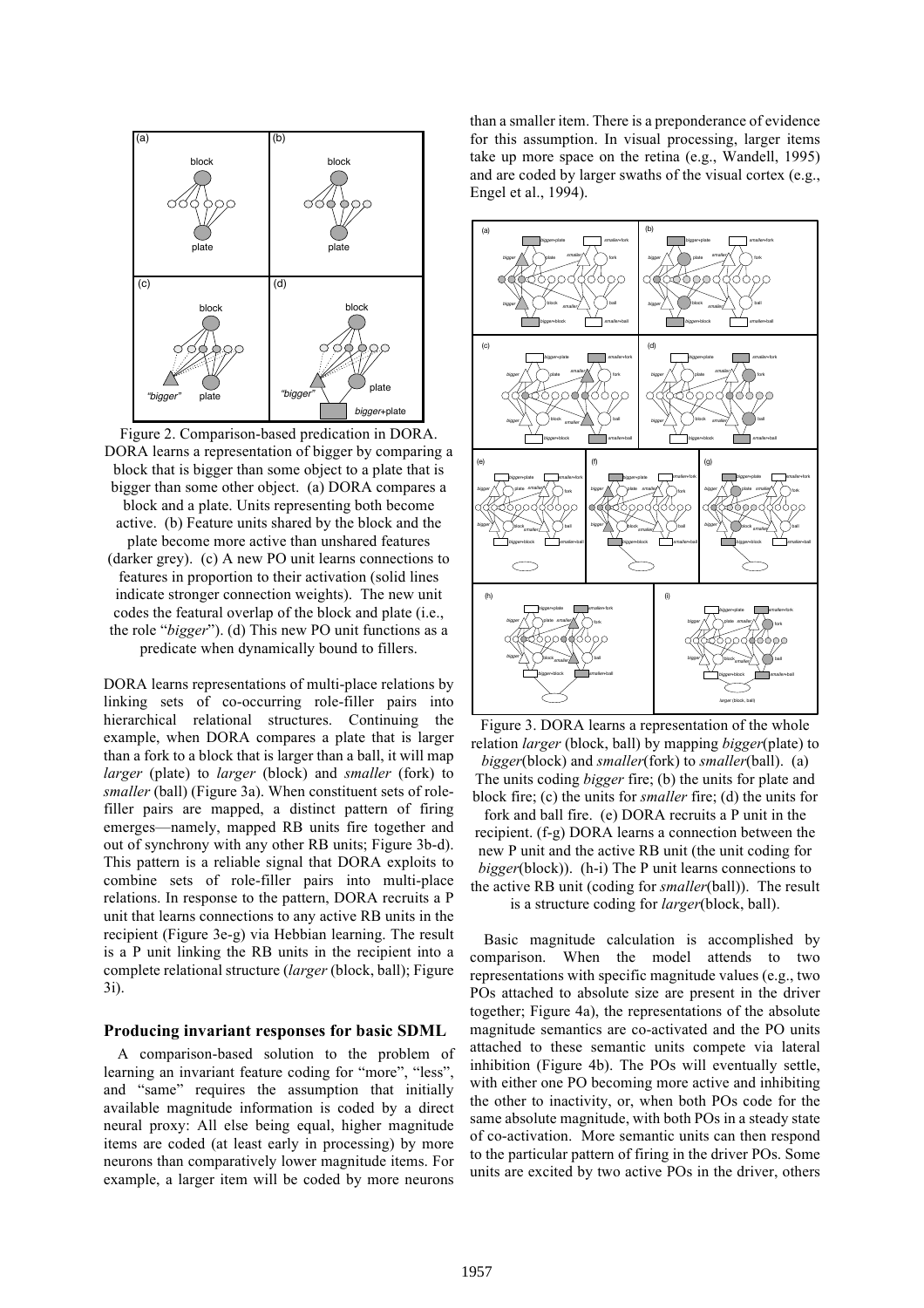are excited by a single highly active PO early in firing, or by a single highly active PO late in firing (these regions of excitement are easily learnable via simple neural threshold tuning). The active POs learn connections to the active semantic unit by Hebbian learning. If a single PO is active, that unit will learn connections to the semantics that are activated by a single highly active driver PO early in firing (which becomes the invariant signal for "more"; Figure 4c). When the active PO becomes inhibited (because of asynchronous binding), the second PO (the one inhibited by the winning PO) will become active (Figure 4d). That unit learns connections to the semantics that are activated by a single highly active driver PO late in firing (which becomes the invariant signal for "less"; Figure 4d). Otherwise, if two POs are co-active (i.e., they code the same magnitude), then they will learn connections to the semantics which are activated by two active driver POs (which becomes the invariant signal of "sameness".



Figure 4. The SDML detector working on POs coding different values on a dimension. For the purposes of clarity, only the predicate POs and their semantics are depicted in this figure. (a) Two POs coding for different heights are in the driver. (b) The semantics coding for absolute dimensional information become active and the two POs compete to become active. (c) The unit coding for the greater value on the dimension (here height-6) becomes active first, thus marking it as "more". The PO learns a connection to the semantic that responds to winning the SDML competition (i.e., the invariant of "more"). (d) The unit coding for the lesser value on the dimension (here height-3) will become active last, thus marking it as "less". The predicate is connected to the semantic unit coding for losing the SDML competition, or the invariant of "less".

In short, comparing different magnitudes in a network in which magnitude information is coded by an absolute

proxy (as in the human neural system) produces one of three patterns. (1) Both units settle into a state of similar co-activation—which occurs when two representations of the same magnitude are compared. (2) One unit becomes more active and forces the second unit to inactivity—which occurs when a unit codes for a greater magnitude. (3) One unit becomes active after it has been inhibited by a winning unit—which occurs when a unit codes for a lesser magnitude. Whatever units respond to these patterns naturally or through tuning become implicit invariant codes for the presence of "sameness", "moreness", and "lessness", respectively. Vitally, the same patterns will emerge and the same codes will become active when specific relative magnitudes are present even cross dimensionally. That is, the same patterns emerge and units become active during an instance of different absolute height, or width, or colour. What is left for the system is to learn explicit representations of these invariant semantics that are not tied to any specific magnitudes (e.g, a PO connected to semantics encoding 'more' & 'height', without strong connections to any specific height) and can take other POs as arguments. In other words, exactly the learning that DORA does.

# **Simulations**

### **Simulation 1**

We tested whether DORA could learn structured representations of relative SDML relations starting with information about sets of shapes with features representing absolute values on dimensions. This simulation mirrored what happens during development when a child learns from experience without a teacher or guide.

The model began with pixel images of basic shapes (differing in shape, colour, size, width, and height). These images were pre-processed with a feedforward neural network that learned via back-propagation to deliver absolute shape, colour, size, width, and height information (akin to that information delivered by early visual processing). Each processed image was represented by a PO attached to the delivered features. In addition, each shape was also attached to a set of 10 extraneous features selected randomly from a set of 100 features, included as noise (as objects in the world contain several features extraneous to any particular learning goal). Each shape was then randomly paired with another to create pairs of shapes over which relations were learned. We created 100 pairs of objects in this manner and placed them in DORA's LTM.

We then allowed DORA to attempt to learn from these basic representations. On each learning trial, DORA selected one pair of objects from LTM at random and ran (or attempted to run) retrieval, mapping, SDML comparison, predication, and multi-place relation learning, and stored any representations that it learned in LTM. In short, we are testing whether unguided learning from simple shape objects is sufficient for DORA to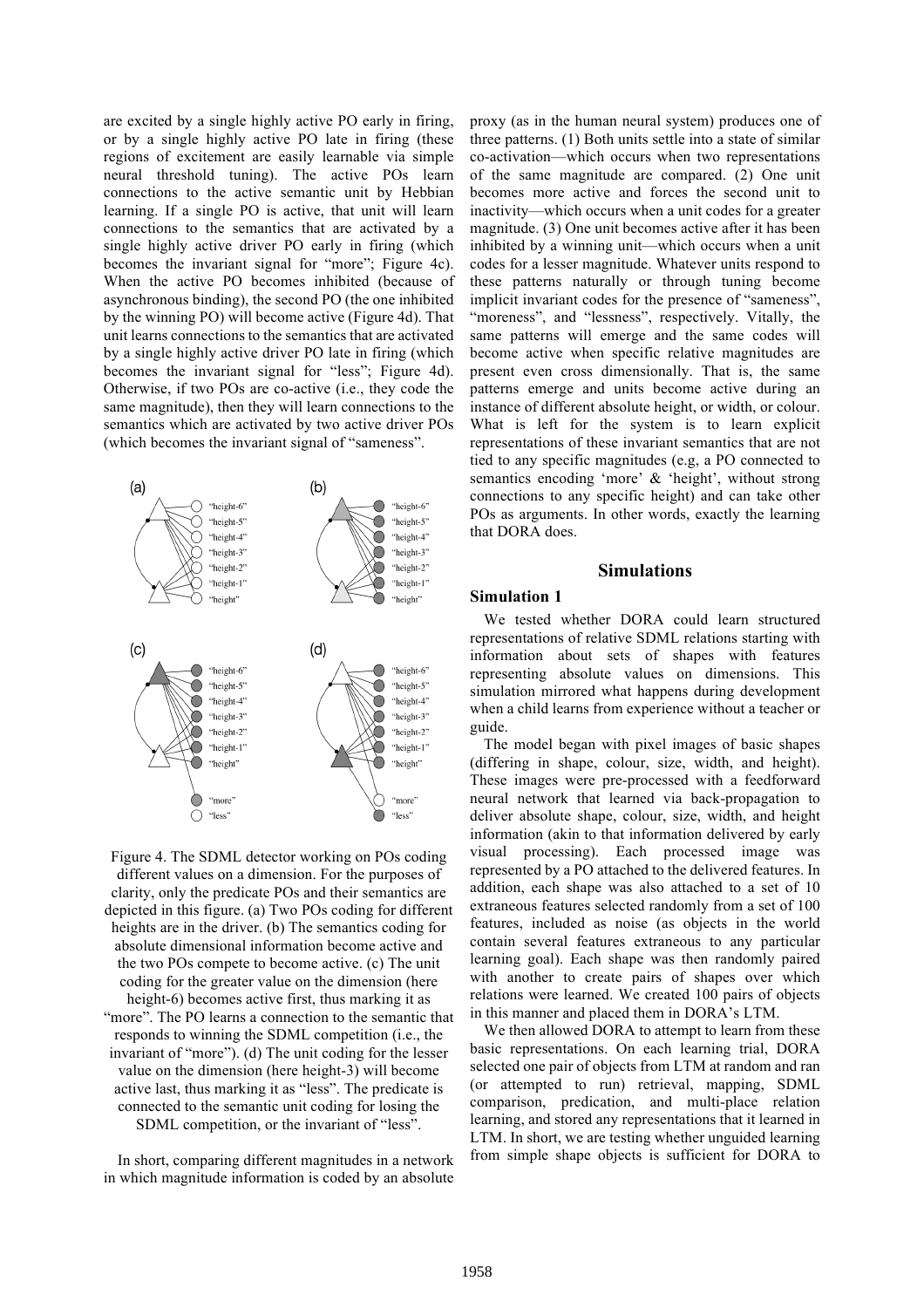learn structured representations of relative SDML mapping similar, but non-identical predicates; and (iii) relations.

We defined a relational quality metric as the mean of connection weights to relevant features (i.e., those defining a relative magnitude on some specific dimension (e.g., 'more'+'height', or 'less'+'width')) divided by the mean of all other connection weights  $+1$ (1 was added to the mean of all other connection weights to normalize the quality measure to between 0 and 1). A higher quality denoted stronger connections to the semantics defining a specific SDML relation relative to all other connections. We measured the relational quality of the last 100 items DORA had learned after each 100 learning trials for 1000 total learning trials. Importantly, we tested all representations that the model learned (not just those that instantiated the relevant relations) and included these in the relational selectivity calculation.

Figure 5 shows the quality of the representations that DORA learned. DORA learned representations of whole relational structures encoding relative magnitudes and similarity on all the encoded dimensions. DORA learned representations of *bigger* (one predicate PO connected most strongly to the semantics 'more' & 'size', the other connected to 'less' & 'size'), *wider* (predicate POs connected to 'more' & 'width, and 'less' & 'width'), *taller* (predicate POs connected to 'more' & 'height, and 'less' & 'height), *same-size* (predicate POs both connected most strongly to 'same' & 'size;), *same-width* (predicate POs both connected most strongly to 'same' & 'width'), *same-height* (predicate POs both connected most strongly to 'same' & 'height'), *same-colour* (predicate POs both connected most strongly to 'same' & 'colour'), and *same-shape* (predicate POs both connected most strongly to 'same' & 'shape'). The results indicate that DORA can learn structured representations of relative SDML relations from objects that include only absolute values on dimensions even with the addition of extraneous noise.



Figure 5. Results of DORA's learning.

## **Simulation 2**

A crucial question remains: do the representations DORA learns meet the requirements of relational representations? Some hallmark of relational representations (see Holyoak, 2012) are that they, (i) form the basis of solving cross mappings; (ii) support form the basis of overcoming the n-ary restriction.

During cross-mapping, an object (object1) is mapped to a featurally less similar object rather than a featurally more similar object because it (object1) plays the same role as the less similar object. Cross-mappings serve as a stringent test of the structure sensitivity of a representation as they require violating featural or statistical similarity.

We tested the relations that DORA had learned in the previous simulations for their ability to support finding cross-mappings. We selected two of the refined relations that DORA had learned during the previous simulation at random. We bound the relations to new objects, creating two new propositions, P1 and P2 such that the agent of P1 was semantically identical to the patient of P2 and patient of P1 was semantically identical to the agent of P2, and allowed DORA to attempt to map P1 and P2. We repeated this procedure 10 times, each time with a different randomly-chosen pair of relations. All 10 times DORA successfully mapped the agents and patients of P1 and P2. The relations DORA learned in the first simulation satisfy the requirement of crossmapping.

We also tested whether the relations that DORA has learned would support mapping to similar but nonidentical relations (such as mapping *higher* to *greaterthan*). Humans successfully map such relations (e.g., Bassok, Wu, & Olseth, 1995; Gick & Holyoak, 1983), an ability that Hummel and Holyoak (1997, 2003) have argued depends on the semantic-richness of relational representations. We selected one of the refined relations that DORA had learned during the previous simulation, R1, and constructed a new relation, R2, that shared 50% of its semantics (in each role) with the selected relation. So that mappings could not be based on object similarity, none of the objects that served as arguments of the relations had any semantic overlap. We repeated this process 10 times. Each time, DORA mapped the agent role of R1 to the agent role of R2 and the patient role of R1 to the patient role of R2, and, despite their lack of semantic overlap, corresponding objects always mapped to one another (because of their bindings to mapped roles).

Finally, we tested the model's ability to find mappings that violate the *n-ary restriction*: the restriction that an *n*place predicate may not map to an *m*-place predicate when  $n \neq m$ . Almost all models of structured cognition follow the *n*-ary restriction (namely, those that represent propositions using traditional propositional notation and its isomorphs; see Doumas & Hummel, 2005). However, the restriction does not appear to apply to human reasoning, as evidenced by our ability to easily find correspondences between *bigger* (Sam, Larry) on one hand, and *small* (Joyce), *big* (Susan), on the other (Hummel & Holyoak, 1997).

To test DORA's ability to violate the n-ary restriction, we randomly selected a refined relation (R1) that DORA had learned in the previous simulation. We then created a single place predicate (r2) that shared 50% of its